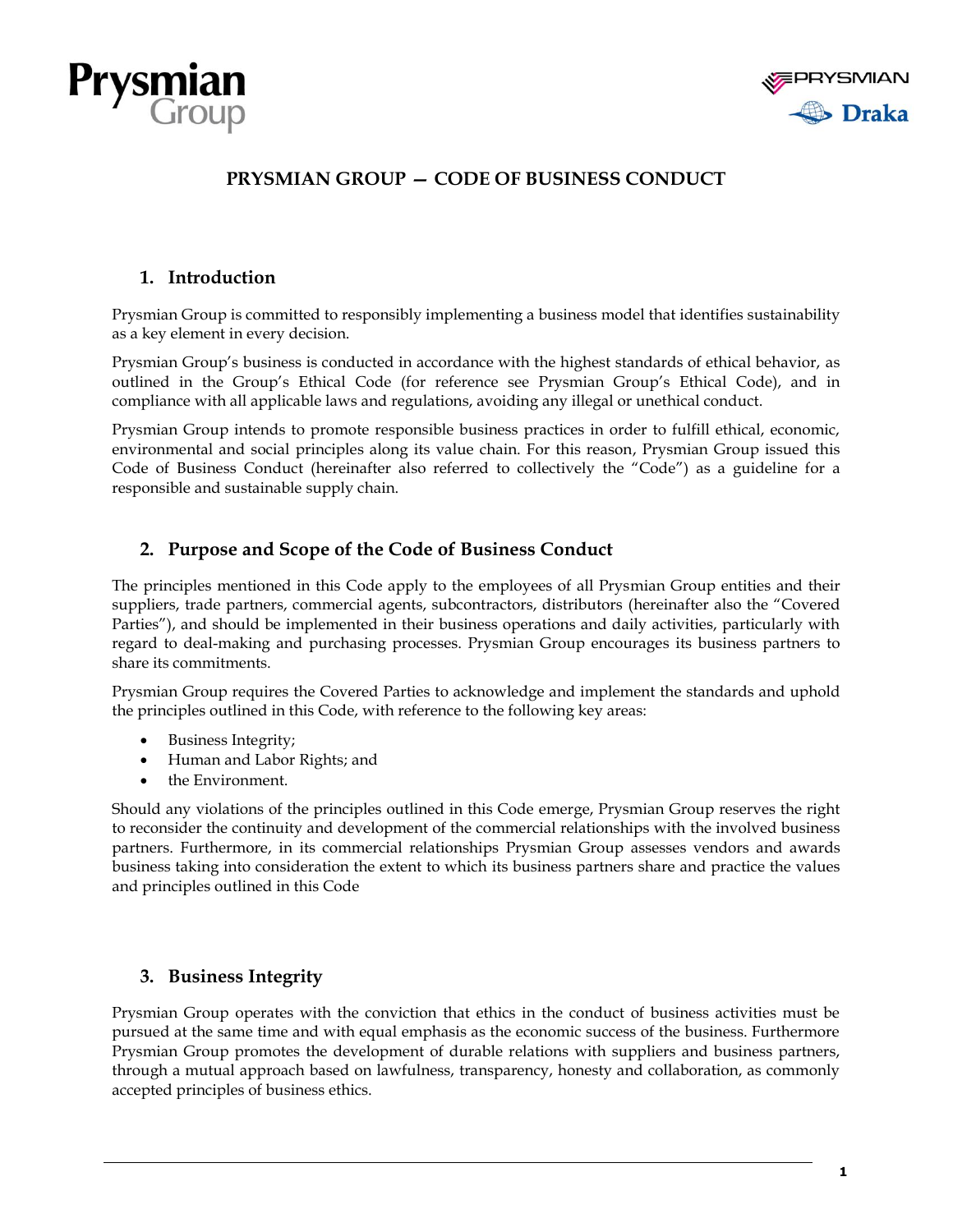



## **3.1. Fair trading**

The Covered Parties should conduct their business lawfully and with integrity, and properly handle competitive data, proprietary information and other intellectual property. They should also comply with the legal requirements of the countries where they operate, with particular regard to fair competition, antitrust, and accurate and truthful marketing and advertising. All participants throughout the supply chain will behave at all times in good faith and in accordance with the principles of mutuality and maximization of value.

### **3.2. Conflict of interest**

The Covered Parties should avoid conflict of interest (and any appearance of a conflict of interest) whenever possible, with particular regard to personal, financial or family considerations, which might influence (or appear to influence) the decision maker's independence of judgment.

### **3.3. Gifts, meals and entertainment**

In line with Prysmian's Gifts Policy (for reference see the Prysmian Group's Gifts and Entertainment Policy), the Covered Parties should offer or accept only entertainment that is appropriate, reasonable for promotional purposes, offered or accepted in the normal course of an existing business relationship and in occasions where business is discussed. The Covered Parties should not accept or offer gifts, meals, or entertainment if such behavior could create the impression of improperly influencing the respective business relationship.

### **3.4. Bribery and corruption**

The Covered Parties should not behave in order to, directly or indirectly, offer, promise, give or demand a bribe or other undue/improper advantage to, from, or on behalf of a Public Official, any supplier, customer, competitor or other third parties, with the intention of corruption.

#### **3.5. Accounting and business records**

The Covered Parties should maintain accurate and transparent books, records and accounts to demonstrate compliance with all applicable laws and regulations. Furthermore, they must never, under any circumstances, engage in inaccurate, false or misleading record keeping, even if one might reasonably believe the consequences of the inaccuracy would be harmless.

## **4. Human and Labor Rights**

Prysmian Group has a strong commitment to human and labor rights and supports universal human rights principles. Prysmian expects the Covered Parties to ensure compliance with all applicable laws and regulations in the countries where they operate.

Employees who feel that their workplace does not comply with the following principles should be encouraged to raise their concerns.

## **4.1. Child and Forced labor**

Prysmian Group supports the commitment of the Covered Parties to the elimination of child labor and all forms of slavery, human trafficking, forced or compulsory labor. ILO Conventions and the United Nations Convention on the Rights of the Child provide the framework for national laws to prescribe a minimum age for employment or work and to protect the child from any abuse.

The Covered Parties should not use forced labor, including, as outlined by the ILO Forced Labor Convention, transporting, harboring, recruiting, transferring or receiving vulnerable persons by means of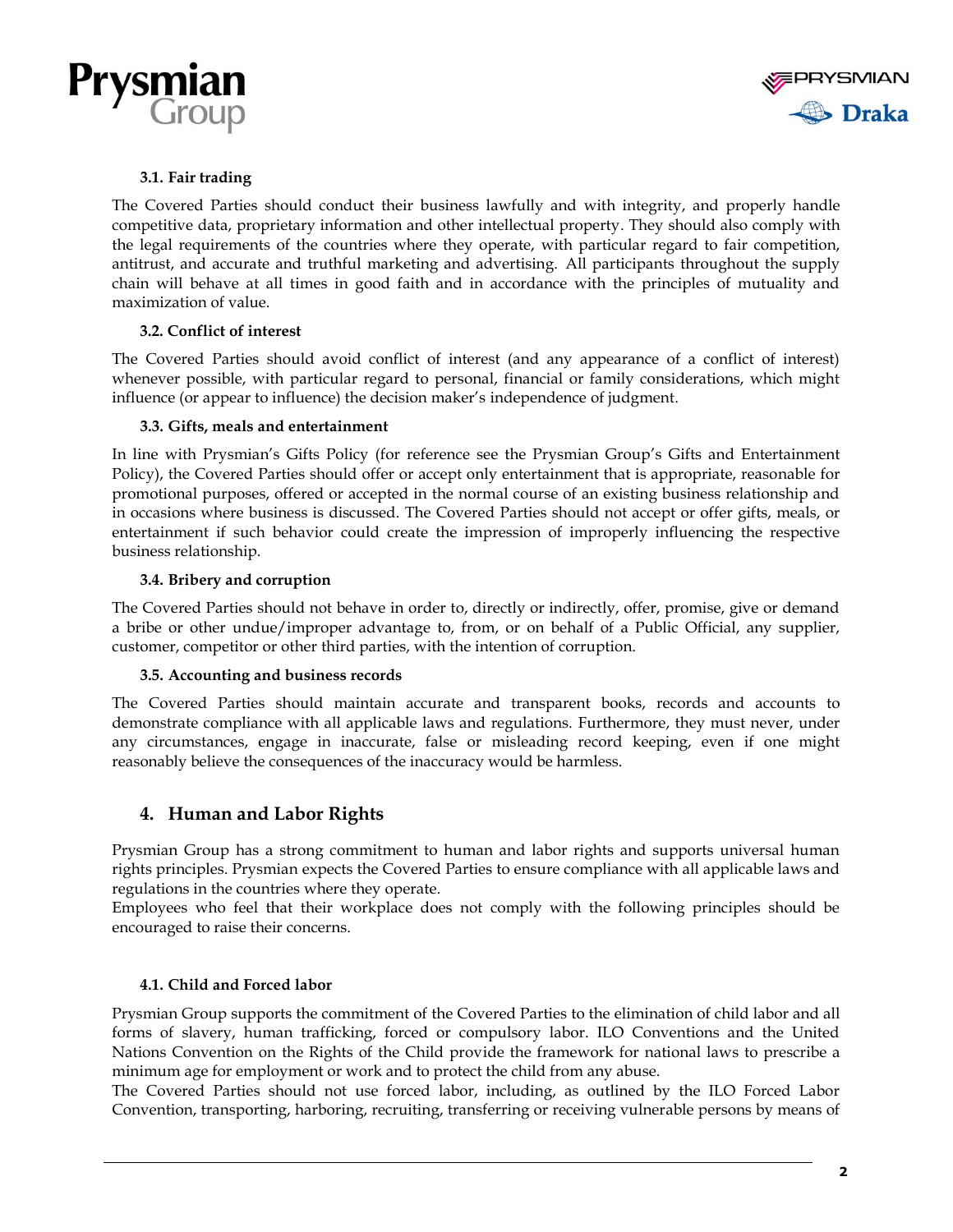



threat, force, coercion, abduction or fraud for the purposes of exploitation. All work must be voluntary, and workers should be free to leave work at any time or terminate their employment.

### **4.2. Occupational health and safety**

The Covered Parties must have a clear commitment in occupational health and safety. They should assess and take account of possible effects of activities, products and services on the health of the employees and take measures to prevent accidents in building sites and plants, eliminating insecure and dangerous conditions immediately. Worker exposure to potential safety hazards (e.g., electrical and other energy sources, fire, vehicles, and fall hazards) are to be controlled through proper design, engineering and administrative controls, preventative maintenance and safe work procedures and ongoing safety training. Where hazards cannot be adequately controlled by these means, workers are to be provided with appropriate, well-maintained personal protective equipment. Procedures and systems are to be put in place to prevent, manage, track and report occupational injury and illness. Furthermore, worker exposure to the hazard of physically demanding tasks, including manual material handling and heavy or repetitive lifting, prolonged standing and highly repetitive or forceful assembly tasks, is to be identified, evaluated and controlled.

### **4.3. Non-discrimination**

Prysmian Group supports the principles of equal opportunities and equal treatment outlined by the ILO Discrimination Convention, and the implementation of internal regulations created for this purpose. Workforce should be free of harassment and unlawful discrimination based on race, color, age, gender, sexual orientation, ethnicity, disability, pregnancy, religion, political affiliation, union membership or marital status.

#### **4.4. Working hours, wages and benefits**

The Covered Parties should promote fair labor conditions and make sure that working hours, including overtime, do not exceed applicable local legal limits.

The Covered Parties should respect local wage regulations and/or collective agreements, and where these do not exist, compensate employees so that they can at least afford to meet their basic needs. Compensation paid to workers should comply with all applicable wage laws, including those relating to minimum wages, overtime hours and legally mandated benefits.

## **4.5. Freedom of association and collective bargaining**

The Covered Parties should guarantee the rights of workers to associate freely, join or not join labor unions, seek representation and join workers' councils, as well as the right of collective bargaining in accordance with local laws. Workers should be able to openly communicate and share grievances with management regarding working conditions and management practices without fear of reprisal, intimidation or harassment. The Covered Parties should neither favor nor discriminate against members of employee organizations or trade unions. They should , instead, foster communication and direct engagement between workers and management, which are the most effective ways to resolve workplace and compensation issues.

## **5. Environment**

Prysmian Group is committed to limit its impact on the environment due to manufacturing operations and related unavoidable emissions, resource consumption and logistics. In a large number of solutions, however, Prysmian's technology makes an important contribution to improving energy efficiency,